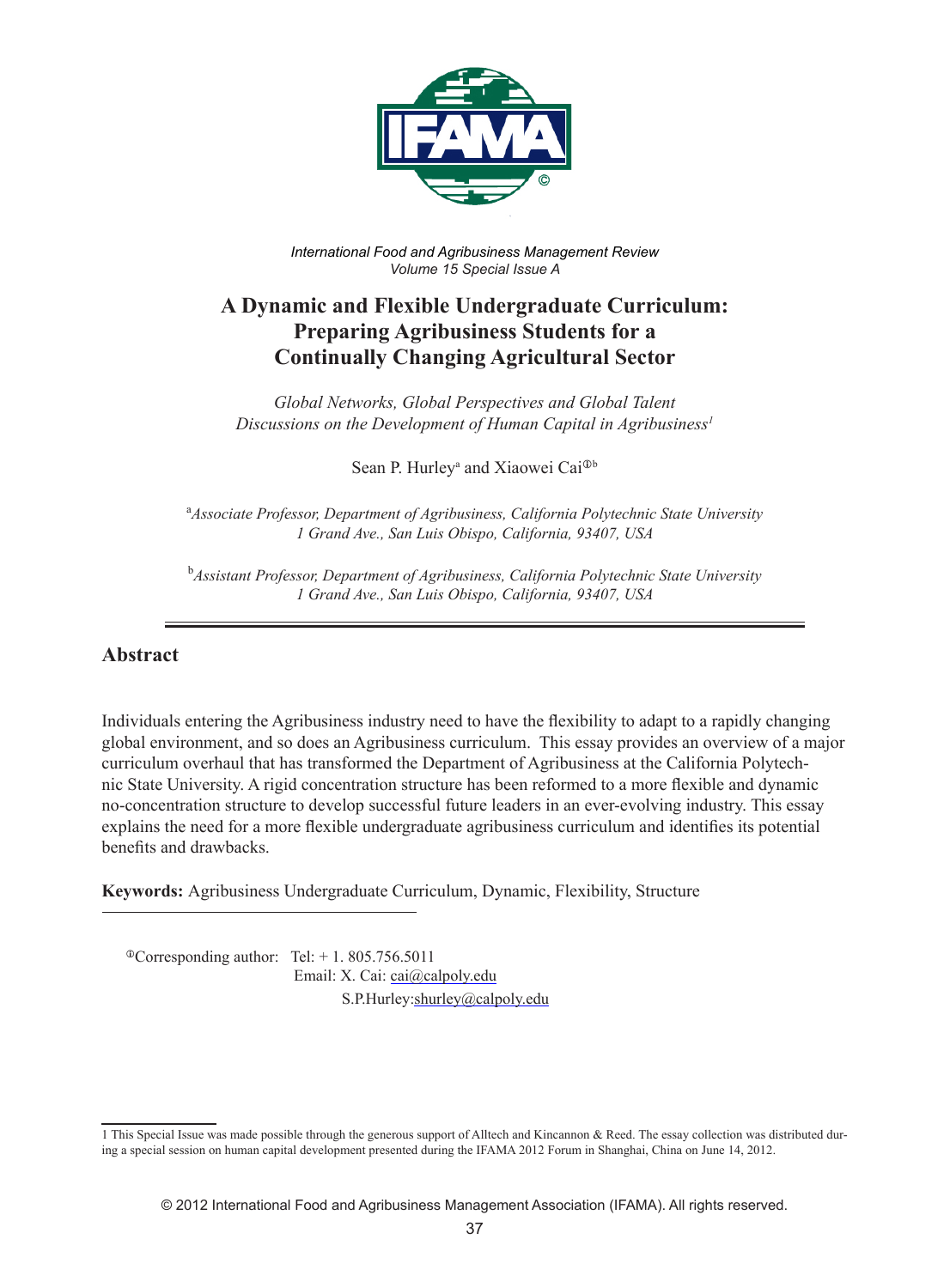# **Introduction**

Today's agricultural sector is a dynamic and rapidly evolving industry. Global competition is requiring agribusinesses to move with much more agility and flexibility than was needed in the past. This is especially true in California where the state produces agricultural commodities worth over \$37.5 billion and exports approximately \$14.7 billion to more than 150 countries in 2010 (CDFA 2010; AIC 2010). Individuals entering this sector need to have the flexibility to adapt to a fast changing global environment. Their knowledge base and skill sets need to be current and they should graduate with the ability to develop future necessary skills.

Universities have developed curriculums to train individuals for the agribusiness industry. In comparison to the agricultural sector, a typical university tends to move much slower in the decision-making process. Many times the curriculum process can take years to make small changes, while large changes can take decades. The more rigid a curriculum is, the less likely it can meet the needs of an industry that is rapidly changing.

This essay is meant to provide an overview of a major curriculum overhaul that has transformed the Agribusiness Department (AGB) at the California Polytechnic State University (Cal Poly) from a rigid concentration structure to a more flexible and dynamic structure allowing students more choice in class selection. The main themes presented are: a) the key issues with AGB's previous curriculum, b) a high level comparison in terms of flexibility of the old and the new curriculums, c) the perceived benefits and drawbacks of the new curriculum, and d) evidence of benefits since the implementation of the new curriculum and the key future assessment metrics.

# **Issues with Previous Curriculum**

Cal Poly AGB has 22 full-time equivalent faculty members, where 14 are tenured or tenure-track faculty, educating approximately 620 students in the major. It offers a minor that serves an estimated 250 students, while providing a heavy service component to the rest of the college.

Prior to changing its curriculum, AGB had a very rigid concentration structure offering concentrations in the areas of Agricultural Marketing, Agricultural Finance, Agribusiness Management, Agricultural Policy, and International Agribusiness Management. A sixth concentration allowed the student to work with an advisor to develop her own concentration. While providing greater flexibility, it was rarely chosen and difficult to implement. In addition to concentration courses, students were required to take 28 quarter credits in agricultural science, 40 credits in the major, 48 credits in general education, and 25 credits in support. Students were allocated only 11 free elective credits.

The faculty identified three key issues with the past curriculum. First, students had very little choice in the classes they took. This caused a "check-off the requirement" mentality rather than an acquisition of useful skills. Second, the department had to provide the course work for all the concentrations consistently across the year regardless of the demand leading to inefficiencies in course offerings. Third, concentrations locked the department into serving particular industries whether they were growing or declining.

In May 2008, the curriculum committee convened to discuss these three key issues. After reviewing how other universities were providing their curriculum, information was given to the faculty and the AGB industry advisory council in Fall 2008. An analysis was then conducted on the demand and efficiency of course offerings from the concentration structure. Feedback from these meetings and the demand analysis were synthesized allowing for three options to be developed for discussion. The first option was to maintain the status quo. Option two was to reduce the number of concentrations to a more manageable level, while doing some minor adjustments to these surviving concentrations. The third option was to completely abandon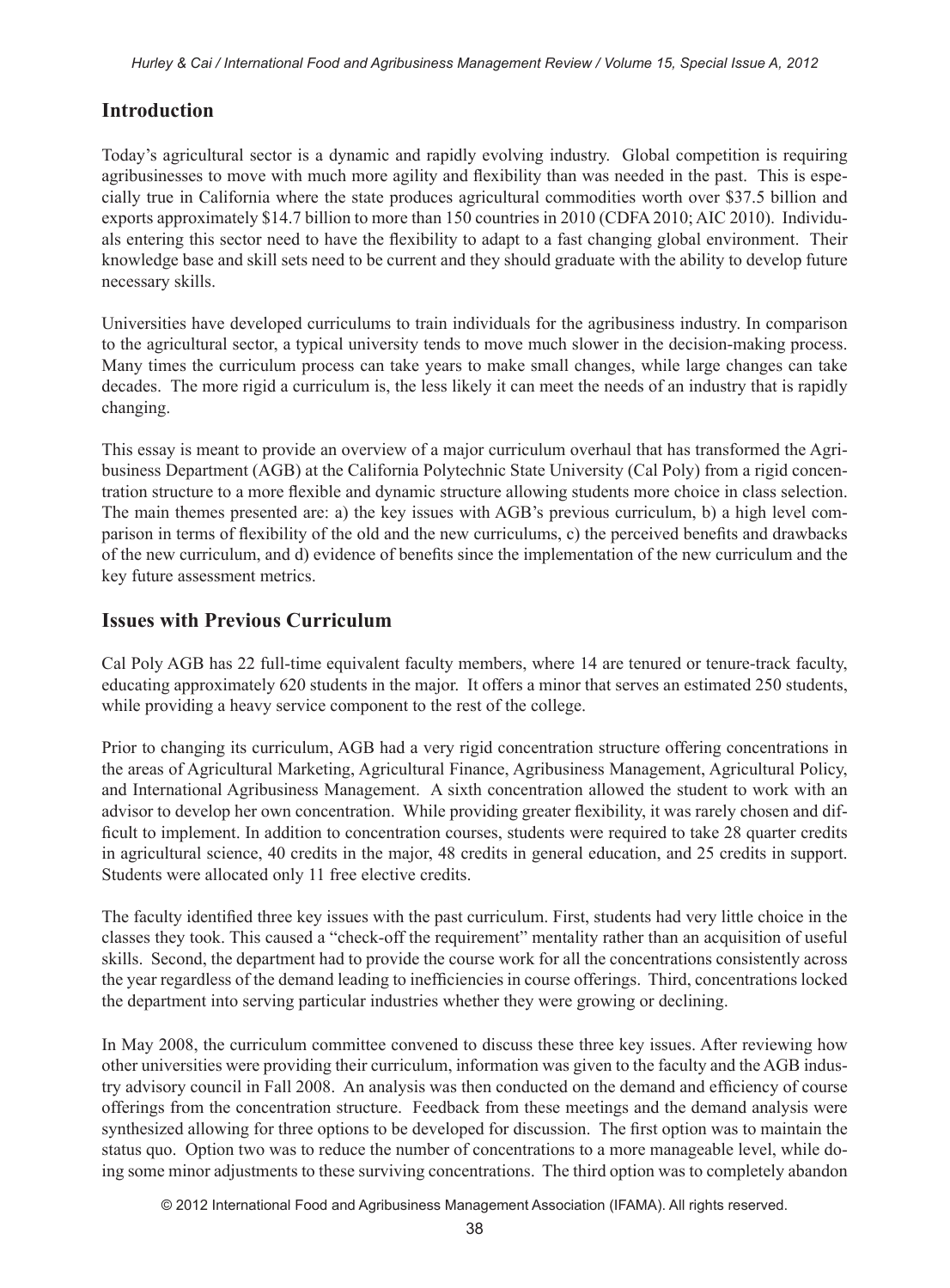the concentration structure and develop a more flexible and dynamic curriculum. In May 2009, a strong majority voted for the third. The new curriculum went into effect for the 2011 to 2013 catalog cycle.

There were two main catalysts that facilitated the curriculum reform. First, the AGB industry advisory council was requesting a more specific skill set from the students that the concentration model was not providing. Second, the faculty underwent a philosophical change in that the curriculum should be more dynamic and flexible to mirror the global agricultural business environment.

#### **An Overview of the Old Curriculum and New Curriculum**

The curriculum in AGB can be broken-up into four main areas **–** major courses, support courses, general education courses, and electives. These four areas can be classified based on the level of flexibility the students have. The first level is the completely fixed category, where students are required to take a certain course and have no alternatives. The second level is the semi-flexible category. Courses in this category allow students the ability to select a subset of courses from a broad range of prescribed courses in agricultural science, business, or agricultural business. The completely flexible category makes up the third classification, where students can choose any course the university offers. Figure 1 shows the difference between AGB's previous curriculum and the new curriculum categorized by the students' ability to choose courses. As demonstrated in Figure 1, the new curriculum has much more flexibility over the old structure. Twenty credits from the completely fixed category have been shifted to the semi-flexible and completely flexible categories. Specifically, the completely flexible category gained 8 units, while the semi-flexible gained 12.

To provide more flexibility, it was decided that the core course offerings needed to be updated. The core was strengthened by adding another course in accounting and a course in computer data analysis to the existing courses in communication and leadership, accounting, microeconomics, finance, marketing, policy, human resource management and cultural diversity, research methodology, and senior project/thesis. The skill sets built in the core have been shown highly desired by the stakeholders nowadays (Boland and Akridge 2006; Downey 2004).



**Figure 1.** Comparison of the old and new Agribusiness curriculum.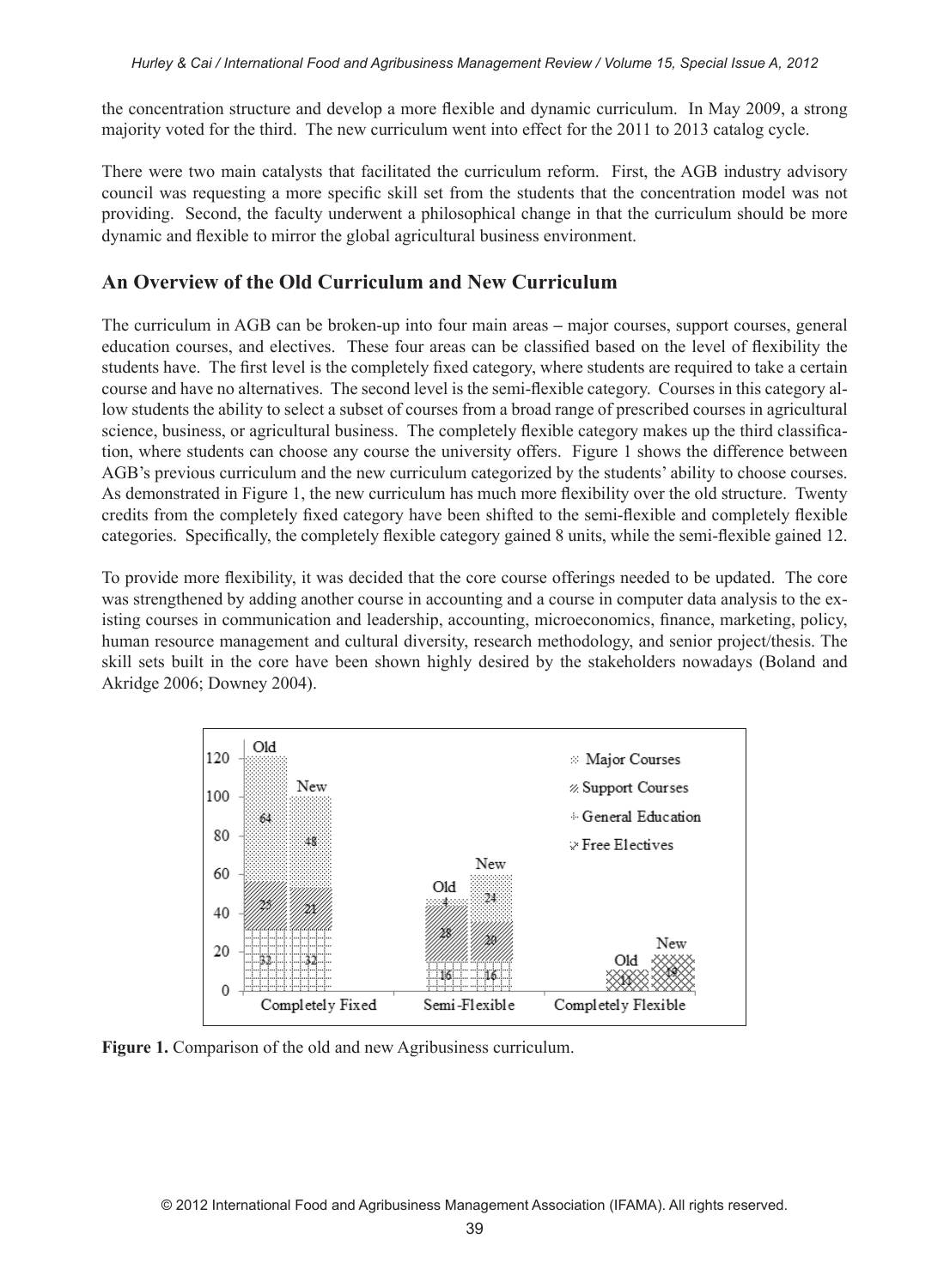### **Perceived Benefits and Potential Drawbacks**

Relative to the old concentration-based curriculum, AGB's new structure has multiple benefits including:

- It can motivate students to establish their sense of responsibility and identify future career and interest direction.
- It provides more flexibility in selecting courses that would better prepare students for their future careers.
- Faculty members are liberated to design new courses that reflect the changing nature of the industry
- Departmental resources are more efficiently allocated.
- Concentrations in the old curriculum can still be achieved under the new curriculum.
- Collaboration with industry partners can occur in designing recommendations for students who are seeking employment in a particular industry.

Universities are not producing graduates with the skill sets companies actually need. While flexibility has advantages, there are potential drawbacks. Students' increased choices may cause them to be overwhelmed with the options. Another drawback is that some students might not have a clear vision about their career path and prefer a more rigid structure. It is believed that both of these can be handled with proper student advising and emphasis maps (i.e., documents outlining a series of recommended courses for various interest areas). A third potential drawback is the lack of a stamped concentration "label" in AGB's graduates to present to the industry. While this puts a greater burden on companies that are hiring to decipher whether an AGB graduate is a good fit for them, it allows the student to niche herself based on her course selection and more importantly her reasoning for taking particular courses.

#### **Current Feedback and Future Assessment**

- About 30% of the seniors who have the option of graduating under the new or old curriculum have opted to switch to the new curriculum. Students have show strong interest in the new flexible curriculum.
- In the past year, six new courses have been developed by multiple faculty members as free electives. By contrast, only three new courses were developed and offered in the prior 10 years.
- The AGB department is working with the California agricultural finance industry in developing new courses, internship programs, extension workshops, and applied research projects. In the past 6 months, this program alone has developed three new courses, one upcoming State-wide conference on risk management and two on-going research projects based on the industry needs.
- The low-demand courses are no longer offered without affecting students' graduation. The average number of annual classroom teaching workload for a full time tenured and tenure-track faculty reduced from 7-8 courses last year to 6 courses this year. It is expected this number will keep decreasing to 5.5 courses next year, according to the department chair.

The longer-run benefits and costs shall be assessed based on the following key instruments: an annual survey to the industry, an annual survey to our recent graduates, and students' graduation rate will be monitored and analyzed.

# **Conclusion**

Although a concentration-based curriculum structure worked well in the past for the department, its rigidity did not allow for the flexibility needed to develop successful future leaders in a rapidly evolving industry. The department has undergone a dramatic curriculum reform recently by removing the concentrations. The AGB department is aimed at cultivating students' responsibility and critical thinking capability, providing more freedom for the students in course selection and for faculty in new course development, allocating de-

© 2012 International Food and Agribusiness Management Association (IFAMA). All rights reserved.